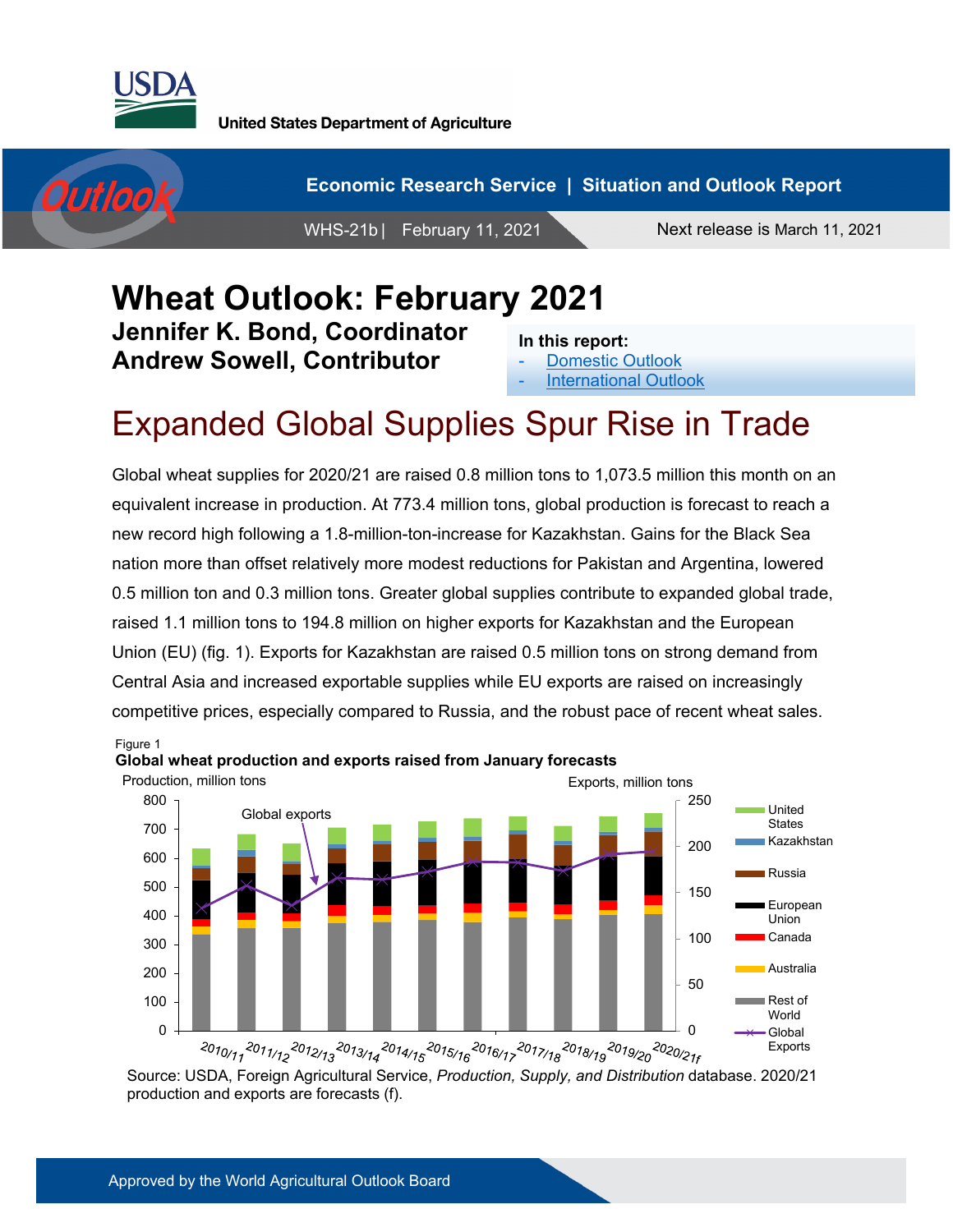# <span id="page-1-0"></span>Domestic Outlook

### Domestic Changes at a Glance:

- The latest USDA, National Agricultural Statistics Service (NASS) *Flour Milling Products* report confirms aggregate food use is on pace to reach the current marketing year forecast of 965 million bushels.
	- $\circ$  Durum food use through the first seven months of the marketing year is trending well ahead of last year (fig. 2).
- With no net changes made to domestic supplies, exports, or domestic use, ending stocks are unchanged from the January forecast and remain at 836 million bushels.
- An update to the 2021/22 forecast for wheat, feed grains, and oilseeds will be released February 19 as part of USDA's Agricultural Outlook Forum.
- On February 5, the Economic Research Service released updated farm income and wealth statistics.
	- $\circ$  In calendar year 2021, wheat receipts are forecast to increase \$0.2 billion (2.2) percent), as prices and quantities sold are both expected to increase slightly.
- The U.S. season-average farm price is raised 15 cents this month to \$5 on continued strength in commodity prices, particularly for grains.



#### Figure 2 **All wheat food use unchanged, while durum share of total rises**

1/ Far right 2019/20 and 2020/21 June to February food use values are compared. Sources: USDA, National Agricultural Statistics Service; U.S. Department of Commerce, Bureau of the Census; and USDA, Economic Research Service calculations.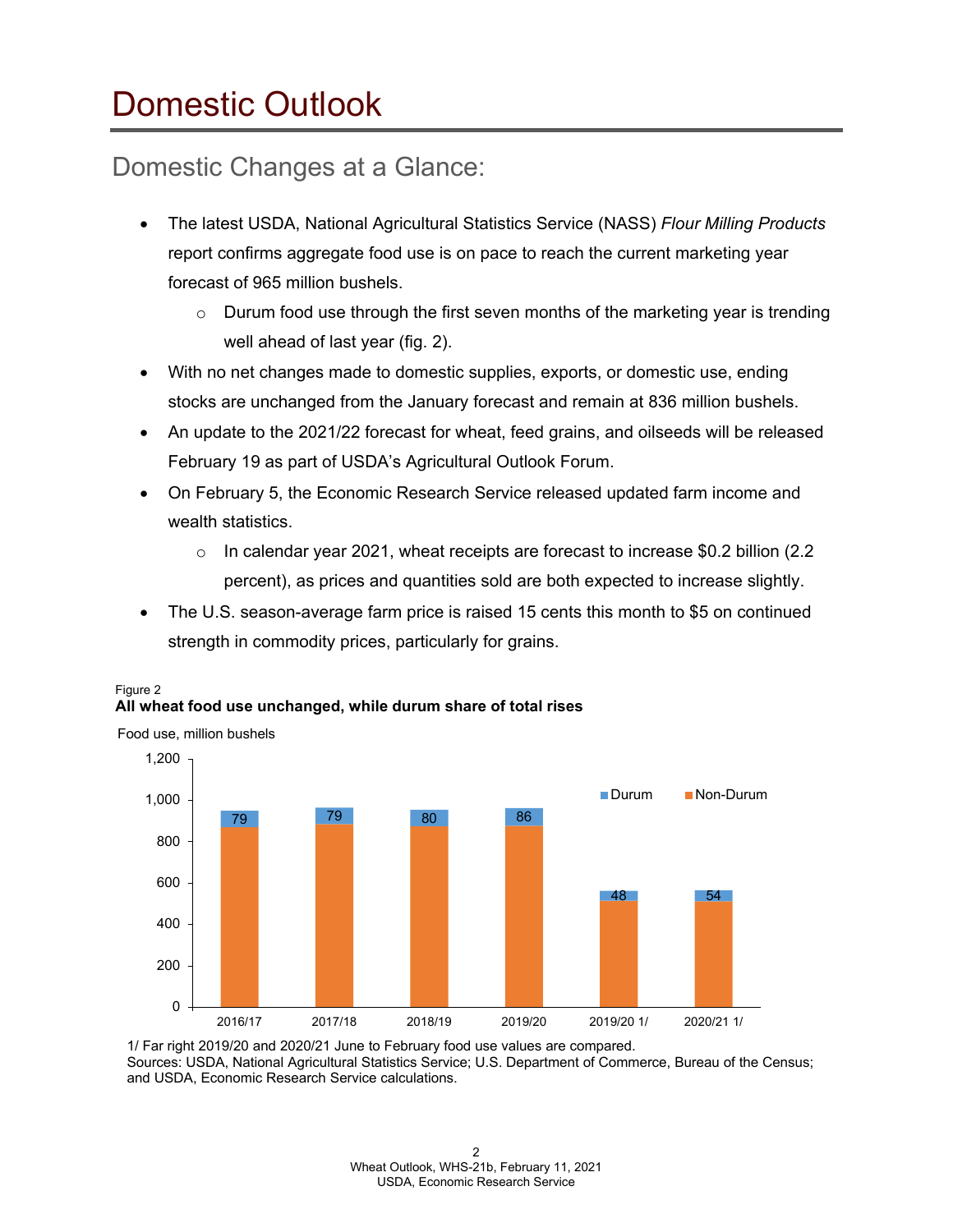| Table 1 - U.S. wheat supply and use at a glance 2019/20 and 2020/21         |                    |                            |                                                |                                                                                                                                                                                                                                                                  |
|-----------------------------------------------------------------------------|--------------------|----------------------------|------------------------------------------------|------------------------------------------------------------------------------------------------------------------------------------------------------------------------------------------------------------------------------------------------------------------|
| <b>Balance</b><br>sheet item                                                | 2020/21<br>January | 2020/21<br><b>February</b> | 2020/21<br>Change<br>from<br>previous<br>month | <b>Comments</b>                                                                                                                                                                                                                                                  |
| Supply, total                                                               |                    |                            |                                                | <b>May-June Marketing Year (MY)</b>                                                                                                                                                                                                                              |
| Beginning<br>stocks                                                         | 1,028              | 1,028                      | 0                                              |                                                                                                                                                                                                                                                                  |
| Production                                                                  | 1,826              | 1,826                      | 0                                              |                                                                                                                                                                                                                                                                  |
| Imports                                                                     | 120                | 120                        | $\overline{0}$                                 | Durum imports are increased 3<br>million bushels this month on<br>trade data to date as evidenced<br>by sustained and strong demand<br>for durum food products and<br>grain. Imports of hard red spring<br>wheat have faltered and are cut<br>3 million bushels. |
| Supply, total                                                               | 2,974              | 2,974                      | $\overline{0}$                                 |                                                                                                                                                                                                                                                                  |
| <b>Demand</b>                                                               |                    |                            |                                                |                                                                                                                                                                                                                                                                  |
| Food                                                                        | 965                | 965                        | $\overline{0}$                                 | Durum and hard red spring<br>wheat food use are raised 1 and<br>3 million bushels offsetting<br>reduced hard red winter (-3<br>million) and soft red winter (-1<br>million) food use.                                                                            |
| Seed                                                                        | 63                 | 63                         | $\overline{0}$                                 |                                                                                                                                                                                                                                                                  |
| Feed and<br>residual                                                        | 125                | 125                        | 0                                              |                                                                                                                                                                                                                                                                  |
| Domestic,<br>total                                                          | 1,153              | 1,153                      | 0                                              |                                                                                                                                                                                                                                                                  |
| <b>Exports</b>                                                              | 985                | 985                        | 0                                              | Hard red winter exports are<br>lowered 25 million bushels on an<br>increasingly sluggish pace.<br>White and hard red spring<br>exports are raised by offsetting<br>amounts.                                                                                      |
| Use, total                                                                  | 2,138              | 2,138                      | 0                                              |                                                                                                                                                                                                                                                                  |
| Ending stocks                                                               | 836                | 836                        | 0                                              |                                                                                                                                                                                                                                                                  |
| Season-<br>average farm<br>price                                            | \$4.85             | \$5                        | \$0.15                                         | Maintained strength in cash and<br>futures prices across grain and<br>oilseeds markets lifts wheat<br>prices higher this month.                                                                                                                                  |
| Source: USDA, World Agricultural Outlook Board Supply and Demand Estimates. |                    |                            |                                                |                                                                                                                                                                                                                                                                  |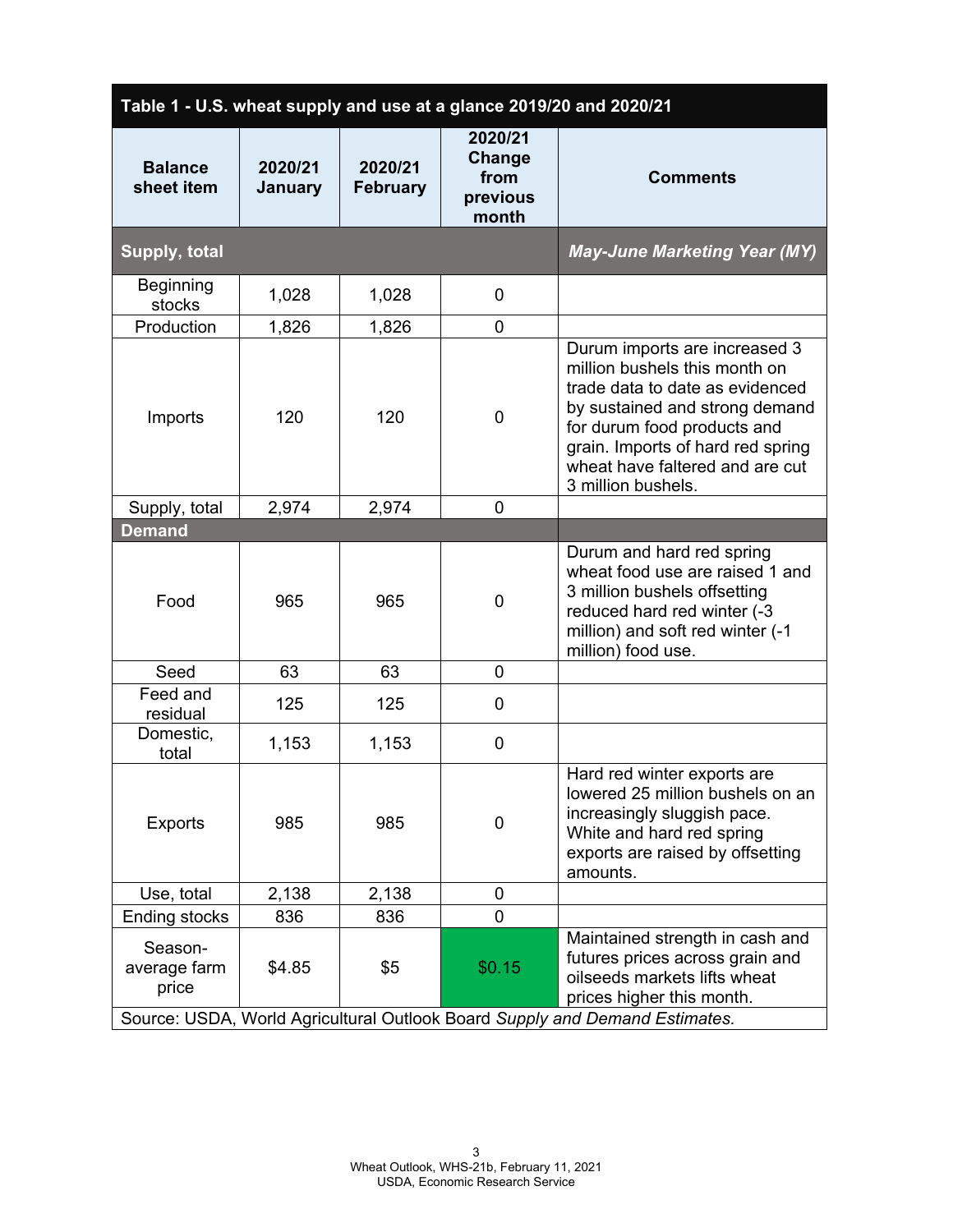## U.S. Wheat Balance Sheet Unchanged from January

Aside from offsetting by class adjustments for imports, food use, and exports, the U.S. wheat balance sheet is unchanged from the January projections. Durum imports are raised 3 million bushels to 45 million on the strength of imports to date, particularly for durum food product imports from the European Union (largely Italy and Turkey) and from Canada. While higher month to month and compared with 2019/20, the 2020/21 durum import projection remains below the recent highs of about 52 million imported during the 2017/18 and 2018/19 marketing years. A lowered outlook hard red spring imports offset the durum import increase.

By class food use is adjusted slightly to reflect intensifying use of durum between May and December of 2020. Durum food use is raised 1 million bushels to a record-high 91 million on higher-than-expected consumption of imported durum food products and a modest increase in both durum exports and domestic durum flour production. Increased use of hard red spring (HRS) in the mill grind (+ 3 million bushels) is reflected in both relative prices and increasingly monthly wheat flour extractions rates. A 3-million-bushel reduction in hard red winter wheat (HRW) food use combines with a 1-million-bushel reduction in soft red winter wheat use to fully offset gains in HRS and durum food use.

Net of the by-class changes, exports are unchanged this month and remain at 985 million bushels. A recent sluggish pace of HRW sales and expectations for strong international competition in the coming months, underpins a 25-million-bushel reduction in associated exports to 370 million. Still-strong exports of white wheat out of the Pacific Northwest support a 10-million-bushel increase to 225 million. If realized, white wheat exports will be the largest since 1996/97. Hard red spring exports are raised 15 million bushels to 285 million on the brisk pace to date and continued purchases by China of high quality, high protein wheat, such as HRS.

#### U.S. Food Use Maintained at 965 Million Bushels

On February 1, USDA, National Agricultural Statistics Service released the quarterly *Flour Milling Products* report, providing milling data through December 2020. Flour milling data for the first 7 months of the 2020/21 marketing year indicate that trade-adjusted wheat food use is about 3.2 million bushels ahead of last year's pace for the same period and supports the current forecast. Aggregate monthly food use for the current marketing year is nearly on par with 2017/18 monthly values. In 2017/18, annual food use reached a little more than 964 million bushels. In 2017/18, the estimated wheat flour extraction rate (the percent of grain that is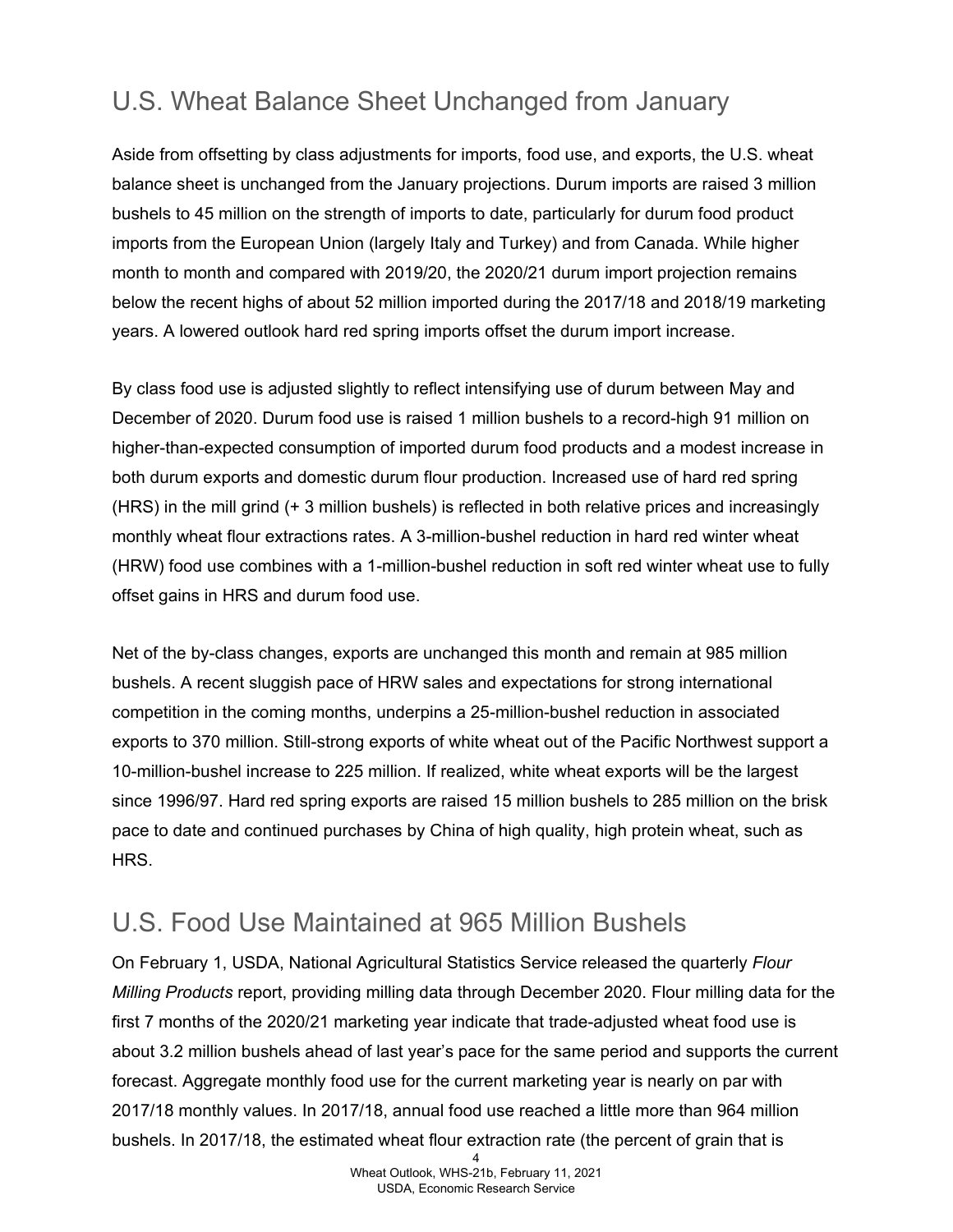useable for flour) was generally higher, indicating the possibility of greater use of high protein wheat in milling. Thus far in 2020/21, the estimated wheat extraction rate is 77.2 percent and is lower than for 3 of the prior 4 years. Increased use of higher-protein hard red spring wheat in the mill grind is likely to increase milling efficiency and to reduce the volume of wheat grain needed to produce an equivalent volume of wheat flour.

Trade-adjusted non-durum food use through the first 7 months of the marketing year is down 2.6 million bushels. However, aggregate durum food use for the same period is running 5.8 million bushels ahead of last year's pace, more than offsetting declines in non-durum use (fig. 3).





Sources: USDA, National Agricultural Statistics Service; U.S. Department of Commerce, Bureau of the Census; and USDA, Economic Research Service calculations.

Between June and December of 2021, durum four and semolina production was roughly on par with the prior 4 years. Durum food exports were slightly elevated, running about 3.7 million bushels through the first 7 months of the marketing year compared with an average of about 3.2 million in recent years. The largest source of gains in durum food use come from imports of durum food products, such as pasta, up more than 4 million bushels compared with the same time a year prior and well-above the average import volume of about 11 million grainequivalent bushels.

In early 2020, when the COVID-19 outbreak resulted in widespread stay-at-home orders, durum food use rose as consumers rushed to stock pantries with non-perishable staples such as pasta. While monthly estimates of durum food use have eased since the early pandemic days, each subsequent month has seen durum food use elevated above the prior year's figureoften by as much as 1 to nearly 2 million bushels. With domestic durum flour production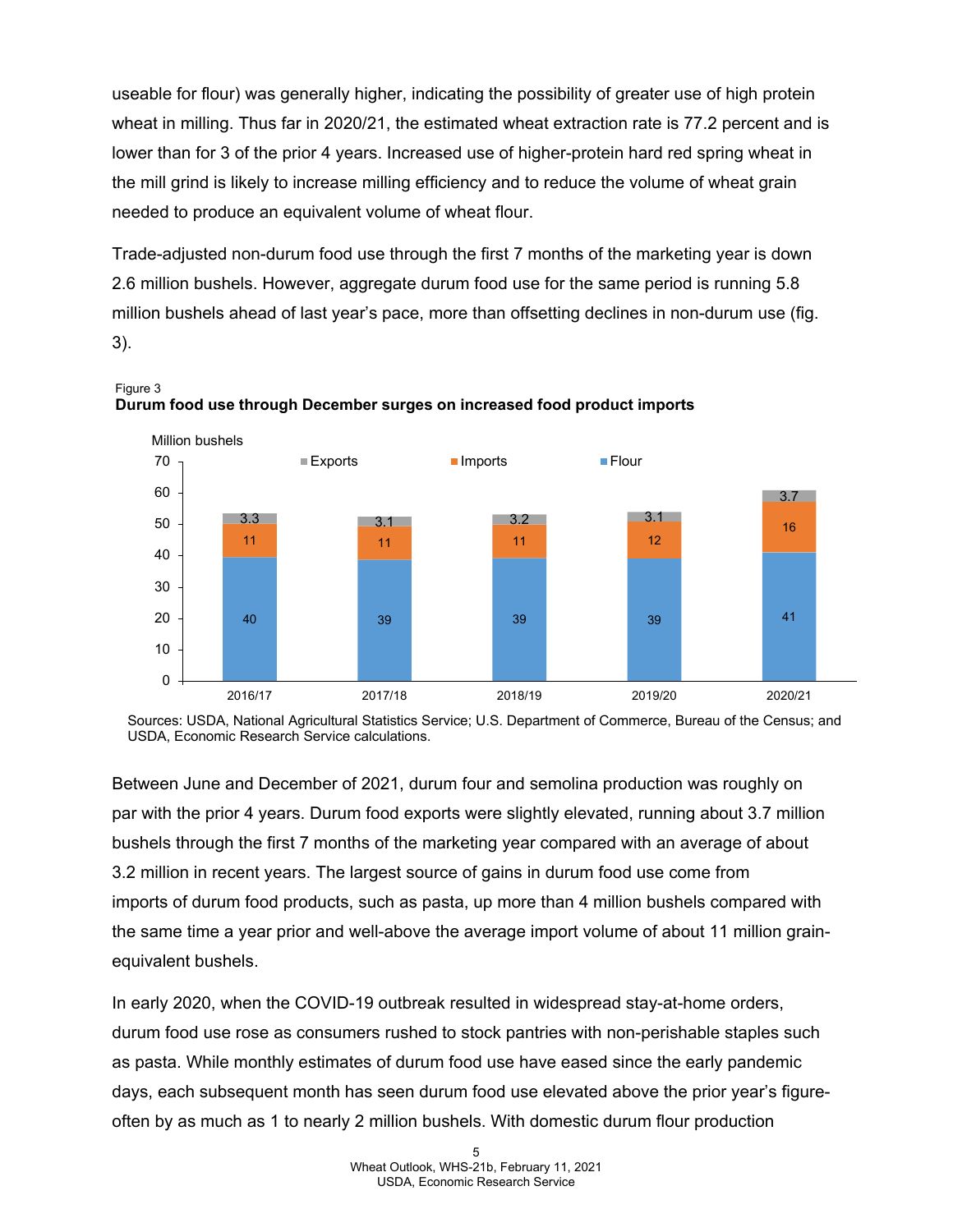essentially on par with the year before, the monthly gains in durum food use are nearly all because of increased use of imported durum products. Most U.S. pasta imports come from the European Union—principally from Italy— and from Canada.

### U.S. Wheat Prices Continue to Strengthen

The U.S. wheat season-average farm price (SAFP) is raised 15 cents this month to \$5 per bushel based on rising USDA, National Agricultural Statistics Service (NASS) cash wheat prices and expectations for both futures and cash prices will remain elevated through the balance of the marketing year. The current SAFP for wheat is 42 cents above the 2019/20 price and 35 cents above the 5-year average SAFP. Commodity prices, both futures and cash, have steadily strengthened in recent months on tightened domestic grain and oil crops supplies coupled with robust demand from exports markets, notably, China. Please see the USDA, Economic Research Service *Oil Crops* and *Feed Grains Outlook* reports for additional discussion.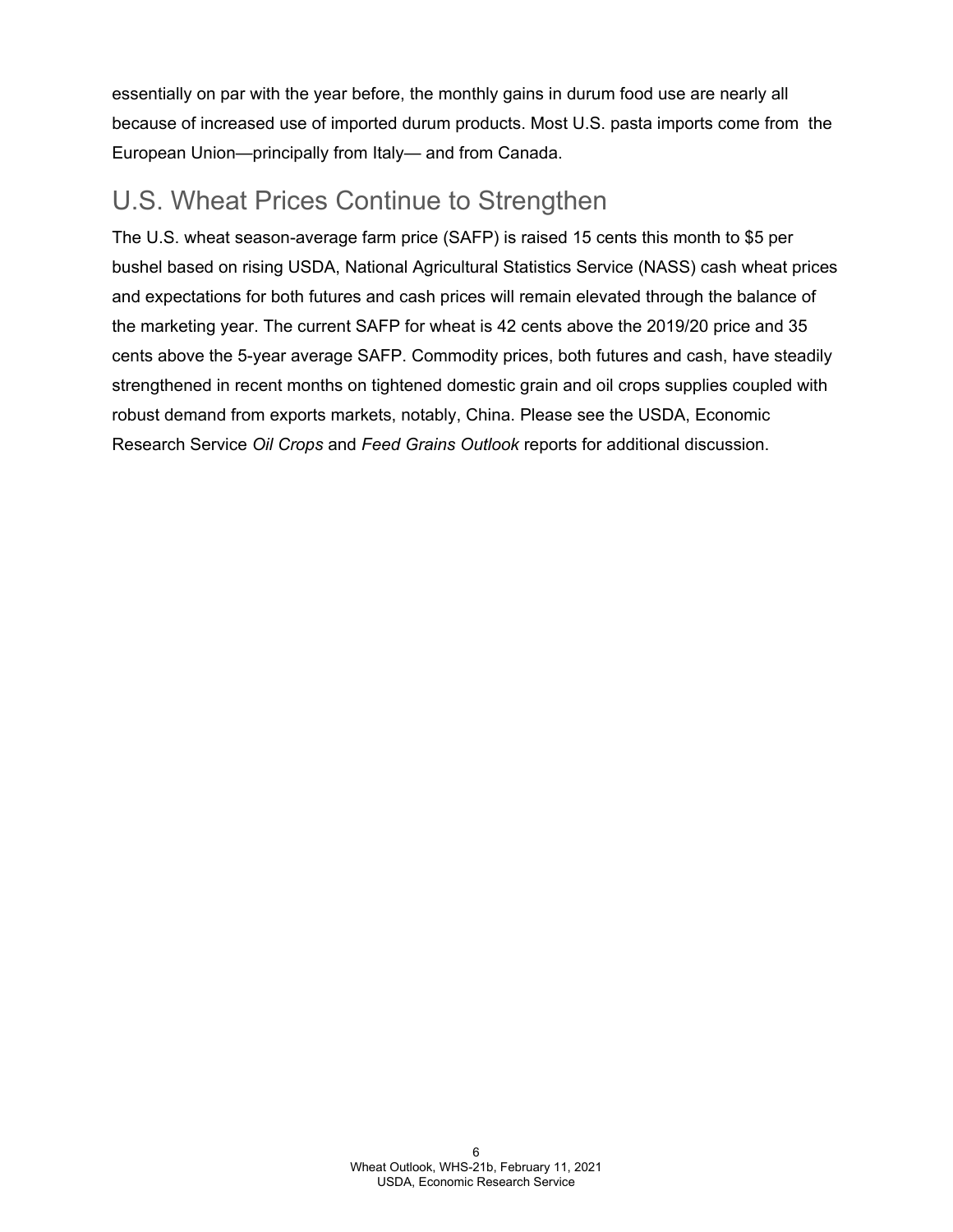# <span id="page-6-0"></span>**International Outlook**

## Global Production Raised Slightly

Global wheat production is raised by less than 1 million metric tons this month to 773.4 million as a larger crop for *Kazakhstan* more than offsets cuts to *Pakistan* and *Argentina* (map 1). Production for *Kazakhstan* is revised 1.76 million tons higher to 14.26 million based on final official data from the Kazakhstan National Bureau of Statistics. Both area and yield are revised higher, mainly on account of three oblasts: North Kazakhstan, Akmola, and Kostanai. For more information, see the latest *World Agricultural Production* publication by USDA's Foreign Agricultural Service (FAS).

Production for *Pakistan* is lowered by 500,000 tons to 25.2 million tons based on updated data from the Government of Pakistan. The reduction in production is primarily because of untimely rains at harvest, as reported in the *Pakistan: Grain and Feed Update* report published by FAS in the Global Agricultural Information Network (GAIN). Wheat production for *Argentina* is reduced 300,000 tons to 17.2 million tons based on drought conditions during the earlier grain fill of the crop. This change is close to the updated production figure provided by Argentina's Ministry of Agriculture. As harvest progressed and moved beyond regions that were most profoundly affected by dryness, yields improved—especially in areas in and around Buenos Aires.



#### Map 1 **Increased production for Kazakhstan more than offsets cuts for Pakistan and Argentina**

Sources: USDA, Foreign Agricultural Service Production, Supply, and Distribution database and USDA, Economic Research Service calculations.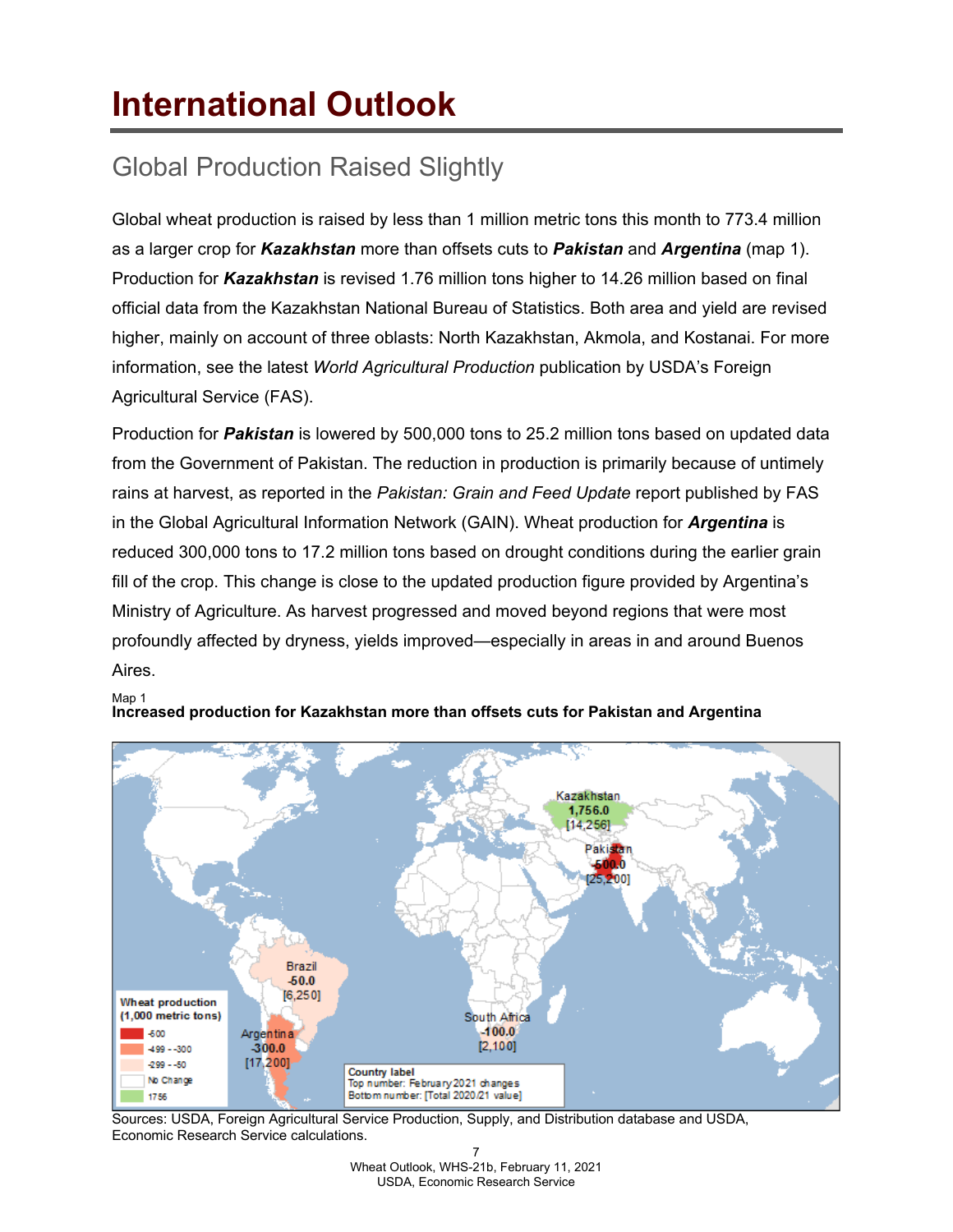### Consumption Raised Slightly

Global wheat consumption is raised 9.8 million tons to 769.3 million primarily driven by *China*, *India*, and *Canada*. Feed and residual use in *China* is up 5 million tons from the January forecast to a record 30 million. Government auction activity over the last several months shows a strong liquidation of stocks of old-crop wheat, much of which is several years old. The spread between China's domestic wheat and corn prices has collapsed in recent months so that wheat now holds a significant price discount to corn (fig. 4). Prices for corn skyrocketed amid tightening supplies, while wheat prices increased at a more modest rate.





Food, seed, and industrial (FSI) use in *India* is boosted 3.5 million tons to a record 96.5 million. The Government has been expanding distribution of subsidized food to ease the burden of COVID-19 on its population. Wheat consumption is believed to have been stronger because of this distribution effort. This increase to consumption, as well as the consequent downward revision to India's stocks, is supported by updated Government stock estimates. Feed and residual use for *Canada* is raised based on larger-than-expected disappearance during the August-December period as reported by Statistics Canada *Stocks of Principal Field Crops, December 21, 2020* report.

Notes: This price spread indicates the gap between wholesale national average prices for wheat and maize. Sources: Food and Agriculture Organization of the United Nations, Global Information and Early Warning System.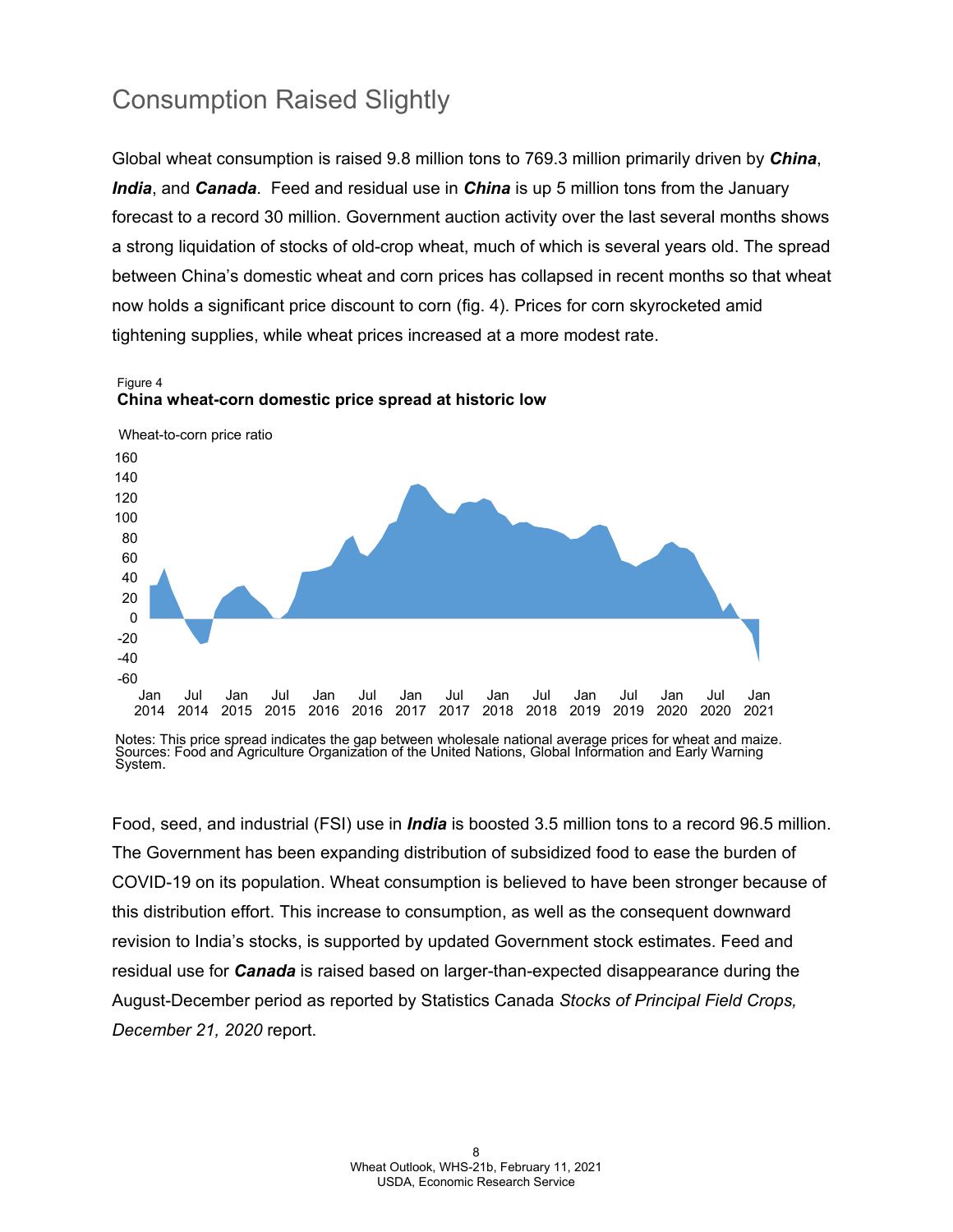### Global Trade Raised Marginally on Gains for the EU, India, and Kazakhstan

Global trade for the July/June trade year is fractionally larger at 193.1 million tons as larger forecast exports for the *European Union*, *Kazakhstan*, *India*, and *Brazil* more than offset lower projected shipments from *Argentina*. Larger projected Imports for *China* and *Pakistan* more than offset reductions for *Indonesia*, *Saudi Arabia*, and *Sudan*.

Exports for the *European Union* are raised 500,000 tons to 27 million based on improving competitiveness with Russia and a strong pace of exports in recent weeks. Stocks for the European Union are lowered with the expectation that exporters will want to take full advantage of strong old-crop pricing before the new crop is harvested. *India* is raised 400,000 tons to 2.2 million with a strong pace of shipments in recent months and strong sales to nearby markets including *Afghanistan*, *Bangladesh*, and *Nepal*. With India's pricing competitive for export to these markets on rising world wheat prices, it is expected that India will be able to take advantage of possibly diminishing exports from *Russia* later in the marketing year once its higher export duty is in place. Exports for *Kazakhstan* exports are raised 500,000 tons to 7.5 million based on a strong pace of trade to date and a larger crop. Exports for *Brazil* are boosted 300,000 tons to 900,000 based on large shipments during December and January. While Brazil relies on imports to meet internal consumption, it also periodically exports some of its own wheat production when the quality does not meet domestic standards for food use. Exports for *Moldova* are reduced 100,000 tons to 300,000 on a slow pace of shipments to the European Union.

Exports for *Russia* are unchanged this month despite news that its export duties will be raised. The 25-eruo-per-ton export tax on wheat was scheduled to take effect on February 15, in addition to quantitative restrictions that were imposed. In January, the Government announced that export taxes would be raised to 50 euros per ton starting March 1. In early February, the Government subsequently announced an additional measure to establish a formula-based export tax that will remain in effect starting June 2. The tax will be calculated as 70 percent of the difference between the exchange calculation and a base price of \$200 (US dollars) per ton. These higher export taxes are expected to inhibit wheat exports, but it bears mentioning that Russia's exports tend to be heavily front-loaded in the trade year. Official exports from July through November total more than 20 million tons, more than half of Russia's total projected 2020/21 exports. Weekly shipments since then have proceeded at a rapid pace as exporters sought to move their wheat quickly before being subjected to higher tax rates. Thus, Russia's total export projection remains at 39 million tons based on the expectation that a large portion of this trade will take place before the tax increases take effect.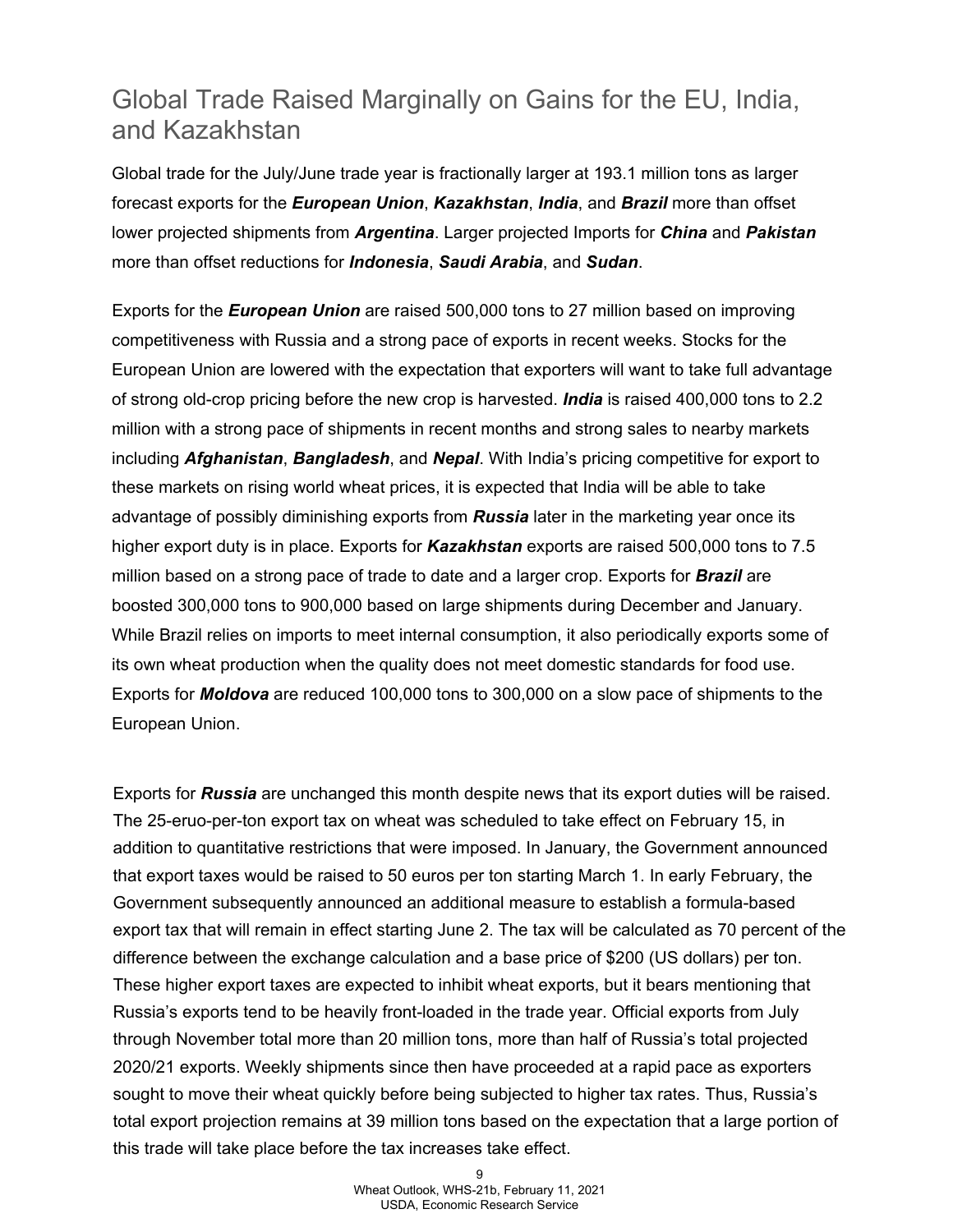Imports for *China* are boosted 1 million tons to 10 million, the largest import total in 25 years, based on a fast pace of imports to date and an anticipated continuation of strong demand. Imports for *Pakistan* are boosted 500,000 tons to 3 million with the Government recently approving additional duty-free wheat imports to offset low stock levels. *Indonesia* imports are lowered 300,000 tons to 10.5 million with the expectations that higher global wheat prices will result in reduced feed use as well as lower stock levels. *Saudi Arabia* and is lowered 200,000 to 3 million based on a slow pace of trade. Similarly, *Sudan* is lowered 300,000 tons to 2.2 million on trade to date as well as the expectation of diminished imports from Russia once the higher export tax takes effect.

With global production projected up only slightly and consumption raised significantly, global ending stocks are cut 9 million tons to 304.2 million but remain record high. Stock adjustments for China and India account for nearly all the change this month, but these two nations are still forecast to represent 51 and 9 percent of global stocks. Stocks held by exporters are often considered a relevant point of analysis as these are the stocks that are more accessible to the world market and thereby more readily affect prices. To that end, 2020/21 ending stocks held by the top 8 exporters are forecast down only slightly from what was projected last month. This level of exporter-ending stocks would be the lowest level since 2013/14 (fig. 5). Even as global stocks are a record, exporter-held stocks have tightened, which contributed to higher prices this year.



Figure 5 **Exporter ending stocks tightening**

Source: USDA, Foreign Agricultural Service, Production, Supply, and Distribution database.